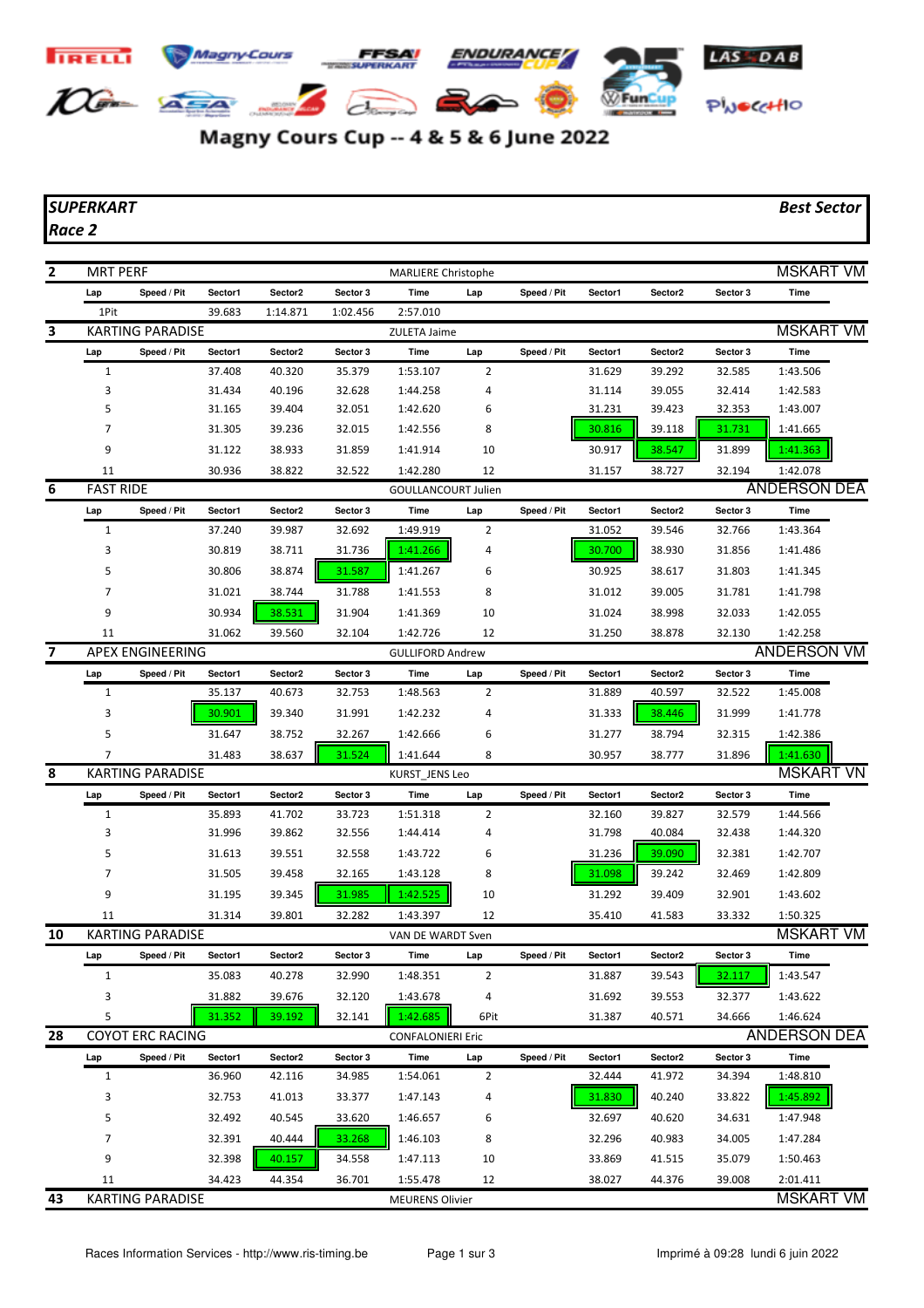|    | Lap          | Speed / Pit             | Sector1 | Sector <sub>2</sub> | Sector 3 | Time                      | Lap            | Speed / Pit | Sector1 | Sector2 | Sector 3 | Time                |
|----|--------------|-------------------------|---------|---------------------|----------|---------------------------|----------------|-------------|---------|---------|----------|---------------------|
|    | 1            |                         | 40.198  | 47.143              | 36.000   | 2:03.341                  | 2              |             | 33.608  | 45.746  | 34.798   | 1:54.152            |
|    | 3            |                         | 32.312  | 42.577              | 34.091   | 1:48.980                  | 4              |             | 32.305  | 40.938  | 33.374   | 1:46.617            |
|    | 5            |                         | 32.198  | 40.754              | 35.575   | 1:48.527                  | 6              |             | 32.196  | 41.257  | 33.425   | 1:46.878            |
|    |              |                         |         |                     |          |                           |                |             |         |         |          |                     |
|    | 7            |                         | 32.256  | 41.907              | 33.948   | 1:48.111                  | 8              |             | 32.090  | 41.404  | 33.203   | 1:46.697            |
|    | 9            |                         | 32.449  | 41.021              | 33.612   | 1:47.082                  | 10             |             | 32.048  | 39.955  | 33.496   | 1:45.499            |
| 51 |              | PETERSMOTORENREVISIE    |         |                     |          | REIT Christiaan           |                |             |         |         |          | <b>MSKART PVP</b>   |
|    | Lap          | Speed / Pit             | Sector1 | Sector2             | Sector 3 | Time                      | Lap            | Speed / Pit | Sector1 | Sector2 | Sector 3 | Time                |
|    | 1            |                         | 38.370  | 41.871              | 35.554   | 1:55.795                  | 2              |             | 34.638  | 41.621  | 34.885   | 1:51.144            |
|    | 3            |                         | 34.250  | 42.035              | 35.731   | 1:52.016                  | 4              |             | 33.904  | 41.872  | 34.366   | 1:50.142            |
|    | 5            |                         | 33.945  | 41.275              | 34.493   | 1:49.713                  | 6              |             | 34.520  | 41.837  | 35.668   | 1:52.025            |
|    |              |                         |         |                     |          |                           |                |             |         |         |          |                     |
|    | 7            |                         | 34.099  | 41.044              | 34.377   | 1:49.520                  | 8              |             | 34.176  | 41.283  | 34.634   | 1:50.093            |
|    | 9            |                         | 33.989  | 41.411              | 35.326   | 1:50.726                  | 10             |             | 34.261  | 41.487  | 34.333   | 1:50.081            |
|    | 11           |                         | 33.827  | 41.243              | 35.075   | 1:50.145                  | 12             |             | 33.702  | 41.800  | 35.072   | 1:50.574            |
| 54 |              | <b>KARTING PARADISE</b> |         |                     |          | VAN_DER_LINDE Judith      |                |             |         |         |          | <b>MSKART VM</b>    |
|    | Lap          | Speed / Pit             | Sector1 | Sector2             | Sector 3 | Time                      | Lap            | Speed / Pit | Sector1 | Sector2 | Sector 3 | Time                |
|    | $\mathbf{1}$ |                         | 39.812  | 42.503              | 35.334   | 1:57.649                  | 2              |             | 33.025  | 41.996  | 35.987   | 1:51.008            |
|    | 3            |                         | 33.167  | 41.980              | 35.437   | 1:50.584                  | 4              |             | 33.671  | 41.307  | 34.013   | 1:48.991            |
|    | 5            |                         | 32.999  | 40.671              | 33.883   | 1:47.553                  | 6              |             | 32.942  | 40.975  | 34.172   | 1:48.089            |
|    | 7            |                         | 32.990  | 40.852              |          |                           | 8              |             |         |         |          |                     |
|    |              |                         |         |                     | 33.741   | 1:47.583                  |                |             | 32.675  | 40.893  | 33.471   | 1:47.039            |
|    | 9            |                         | 32.759  | 40.298              | 33.166   | 1:46.223                  | 10             |             | 32.446  | 40.071  | 33.153   | 1:45.670            |
|    | 11           |                         | 32.533  | 40.418              | 33.594   | 1:46.545                  | 12             |             | 32.727  | 41.014  | 33.623   | 1:47.364            |
| 65 |              | <b>KARTING PARADISE</b> |         |                     |          | VAN DE NES Richard        |                |             |         |         |          | <b>MSKART VM</b>    |
|    | Lap          | Speed / Pit             | Sector1 | Sector2             | Sector 3 | Time                      | Lap            | Speed / Pit | Sector1 | Sector2 | Sector 3 | Time                |
|    | 1            |                         | 38.575  | 42.045              | 34.520   | 1:55.140                  | 2              |             | 32.280  | 41.176  | 34.315   | 1:47.771            |
|    | 3            |                         | 32.239  | 40.051              | 32.635   | 1:44.925                  | 4              |             | 31.625  | 39.838  | 32.148   | 1:43.611            |
|    | 5            |                         | 31.510  | 42.638              | 32.462   | 1:46.610                  | 6              |             | 31.671  | 39.500  | 32.089   | 1:43.260            |
|    |              |                         |         |                     |          |                           |                |             |         |         |          |                     |
|    | 7            |                         | 31.611  | 39.061              | 32.374   | 1:43.046                  | 8              |             | 31.606  | 39.232  | 32.005   | 1:42.843            |
|    | 9            |                         | 31.239  | 39.297              | 32.483   | 1:43.019                  | 10Pit          |             | 32.304  | 39.431  | 38.440   | 1:50.175            |
| 69 |              | <b>COYOT ERC RACING</b> |         |                     |          | VANDEMEULEBROUCKE Thierry |                |             |         |         |          | <b>PVP/DEA</b>      |
|    | Lap          | Speed / Pit             | Sector1 | Sector2             | Sector 3 | Time                      |                |             |         | Sector2 | Sector 3 | Time                |
|    |              |                         |         |                     |          |                           | Lap            | Speed / Pit | Sector1 |         |          |                     |
|    | 1Pit         |                         | 39.539  | 42.575              | 51.636   | 2:13.750                  |                |             |         |         |          |                     |
| 79 |              | JPD MOTORSPORT          |         |                     |          | <b>DREDGE Jason</b>       |                |             |         |         |          | <b>ANDERSON PVP</b> |
|    |              | Speed / Pit             | Sector1 | Sector2             | Sector 3 | Time                      |                | Speed / Pit | Sector1 | Sector2 | Sector 3 | Time                |
|    | Lap          |                         |         |                     |          |                           | Lap            |             |         |         |          |                     |
|    | 1            |                         | 36.758  | 40.155              | 32.420   | 1:49.333                  | 2              |             | 31.520  | 40.089  | 32.852   | 1:44.461            |
| 84 |              | REDSPEED RACING         |         |                     |          | ROBINSON Matt             |                |             |         |         |          | <b>ANDERSON VM</b>  |
|    | Lap          | Speed / Pit             | Sector1 | Sector2             | Sector 3 | Time                      | Lap            | Speed / Pit | Sector1 | Sector2 | Sector 3 | Time                |
|    | $\mathbf{1}$ |                         | 35.895  | 40.394              | 32.667   | 1:48.956                  | $\overline{2}$ |             | 31.497  | 39.766  | 32.386   | 1:43.649            |
|    | 3            |                         | 32.257  | 46.075              | 32.156   | 1:50.488                  | 4              |             | 31.514  | 39.547  | 31.604   | 1:42.665            |
|    | 5            |                         | 30.851  | 39.409              | 31.600   | 1:41.860                  | 6              |             | 30.790  | 38.462  | 32.296   | 1:41.548            |
|    | 7            |                         | 31.292  | 38.374              | 31.361   | 1:41.027                  | 8              |             | 30.935  | 38.545  | 31.180   | 1:40.660            |
|    |              |                         |         |                     |          |                           |                |             |         |         |          |                     |
|    | 9            |                         | 30.908  | 38.504              | 31.866   | 1:41.278                  | 10             |             | 31.149  | 38.214  | 31.258   | 1:40.621            |
|    | 11           |                         | 30.964  | 38.349              | 31.474   | 1:40.787                  | 12             |             | 30.800  | 38.237  | 31.136   | 1:40.173            |
| 85 |              | ARNAUDSPEEDRRACER       |         |                     |          | LEGOUBIN Arnaud           |                |             |         |         |          | <b>MSKART VM</b>    |
|    | Lap          | Speed / Pit             | Sector1 | Sector2             | Sector 3 | Time                      | Lap            | Speed / Pit | Sector1 | Sector2 | Sector 3 | Time                |
|    | 1            |                         | 40.146  | 43.580              | 34.582   | 1:58.308                  | $\overline{2}$ |             | 33.083  | 41.659  | 34.098   | 1:48.840            |
|    | 3            |                         | 33.933  | 41.903              | 34.387   | 1:50.223                  | 4              |             | 33.065  | 41.420  | 34.006   | 1:48.491            |
|    | 5            |                         | 33.156  | 41.471              | 34.679   | 1:49.306                  | 6              |             | 33.204  | 41.224  | 34.035   | 1:48.463            |
|    | 7            |                         | 33.147  | 41.480              | 33.497   | 1:48.124                  | 8              |             | 32.953  | 41.057  | 33.485   | 1:47.495            |
|    | 9            |                         | 32.273  | 40.642              | 34.339   | 1:47.254                  | 10             |             |         | 40.582  |          | 1:46.886            |
|    |              |                         |         |                     |          |                           |                |             | 32.715  |         | 33.589   |                     |
|    | 11           |                         | 34.702  | 41.475              | 33.834   | 1:50.011                  | 12             |             | 33.492  | 42.454  | 33.710   | 1:49.656            |
| 91 |              | <b>JOLA COMPETITION</b> |         |                     |          | LAMALLE Johan             |                |             |         |         |          | <b>MSKART VM</b>    |
|    | Lap          | Speed / Pit             | Sector1 | Sector2             | Sector 3 | Time                      | Lap            | Speed / Pit | Sector1 | Sector2 | Sector 3 | Time                |
|    | $\mathbf{1}$ |                         | 39.639  | 43.105              | 34.280   | 1:57.024                  | $\overline{2}$ |             | 32.542  | 39.718  | 33.807   | 1:46.067            |
|    | 3            |                         | 31.964  | 39.521              | 32.581   | 1:44.066                  | 4              |             | 31.599  | 39.248  | 32.854   | 1:43.701            |
|    | 5            |                         | 31.705  | 40.691              | 32.262   | 1:44.658                  | 6              |             | 31.266  | 39.466  | 32.057   | 1:42.789            |
|    | 7            |                         | 31.478  | 39.318              | 32.588   | 1:43.384                  | 8              |             | 31.511  | 38.785  | 32.448   | 1:42.744            |
|    | 9            |                         | 31.438  | 38.962              | 32.322   | 1:42.722                  | 10             |             | 31.290  | 38.990  | 32.168   | 1:42.448            |
|    | 11           |                         | 31.271  | 39.071              | 32.194   | 1:42.536                  | 12             |             | 31.622  | 39.768  | 32.352   | 1:43.742            |